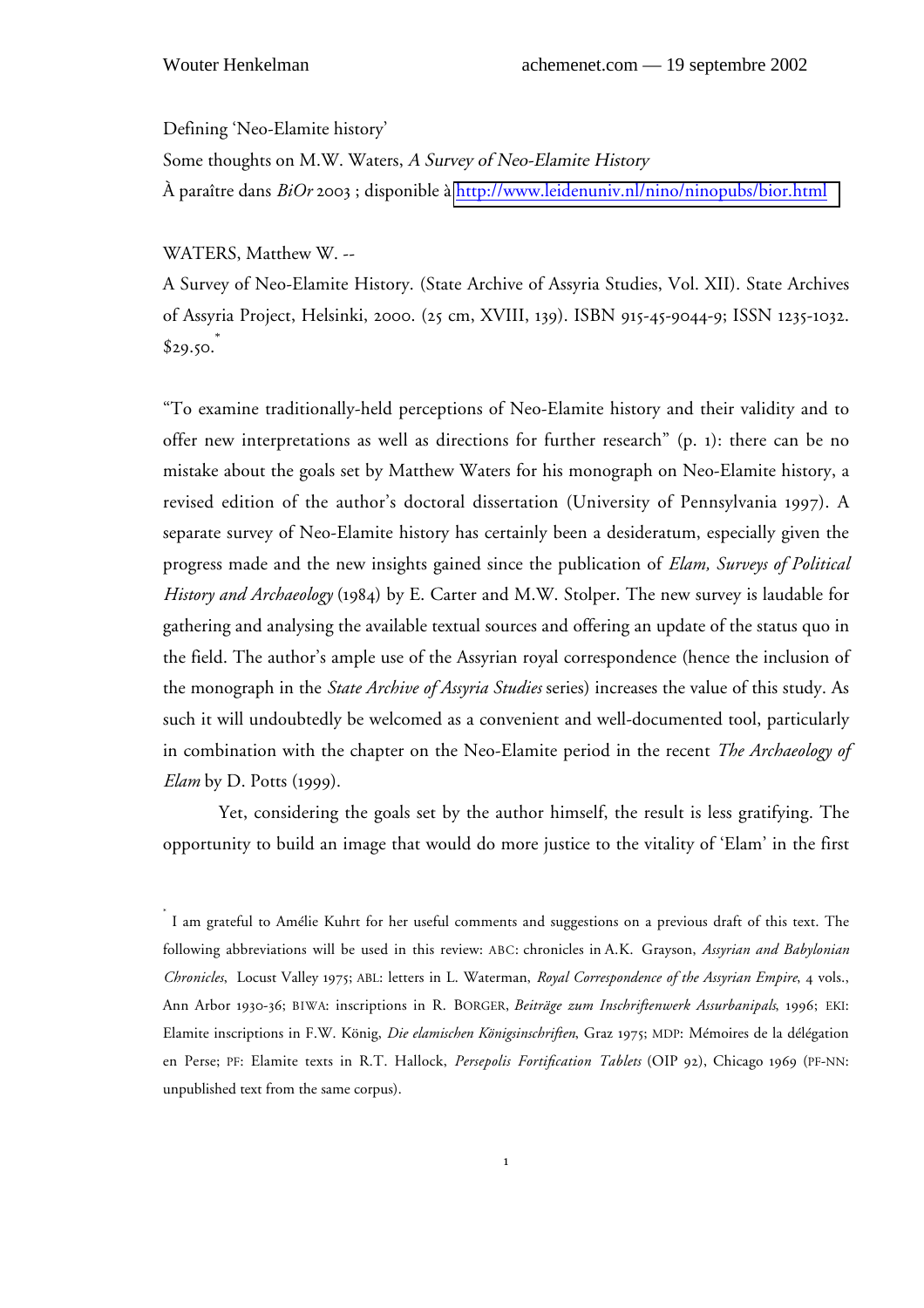millennium and the complex transformations it underwent has not been tackled successfully, notwithstanding various publications from the last two decades that could have provided the building stones for such a new approach. From this perspective this survey generally is what it explicitly strives not to be: a rather traditional view that does not cover the full extent of the Neo-Elamite horizon. This review is *not* intended to run down Waters' work - within the limits set to his study the author gives ample proof of his historical skills - but to indicate the directions that, in the opinion of the present reviewer, a new survey of Neo-Elamite history should have taken.

*A Survey of Neo-Elamite History* offers a chronological overview of the period roughly defined by 1) the end of the 'classical' Middle-Elamite empire in the 11th and 2) the gradual rise of the Achaemenid Empire in the second half of the 6th century BC. Elamite textual sources are confined to the period after *ca*. 750 BC, Mesopotamian sources are almost exclusively available for the period of *ca*. 747-643 BC. Notwithstanding gradual philological progress, it is hard to deny that many Neo-Elamite texts are still "en déchiffrement" (to use the term coined by Jean Kellens for Gatha-Avestan). Besides, it remains difficult at best to place Neo-Elamite texts on internal grounds (dynastic genealogy, palaeography and syntax) in a relative chronological framework. This results in an uncomfortable over-dependence of at times biased or illinformed Mesopotamian sources. Waters is right in repeatedly stressing (*e.g.*, pp. 8-9) that this situation is methodologically undesirable, yet unavoidable. So, it does not come as a great surprise that most of his monograph is concerned with the period covered by the Assyro-Babylonian sources - a mere fifth of the Neo-Elamite period.

For a historian confronted with a situation like the one outlined above there are essentially two options. The first would be to accept the preponderance of the Mesopotamian documentation and use a critical analysis of these sources for a historical sketch that necessarily will focus exclusively on military and political history. Waters clearly favours this approach and even explicitly denounces the use of "specific archaeological and art historical considerations" (p. 1). Moreover, he does not discuss any of the Elamite texts *in extenso*, nor venture into independent philological analysis, which may come as a surprise in a survey of Neo-Elamite history. The content of *e.g*. the Elamite royal inscriptions does not receive full treatment; the texts are used mainly for the reconstruction of royal genealogies (cf. the author's remarks on p. 81). As stated before, much of the Elamite documentation is notoriously challenging, but the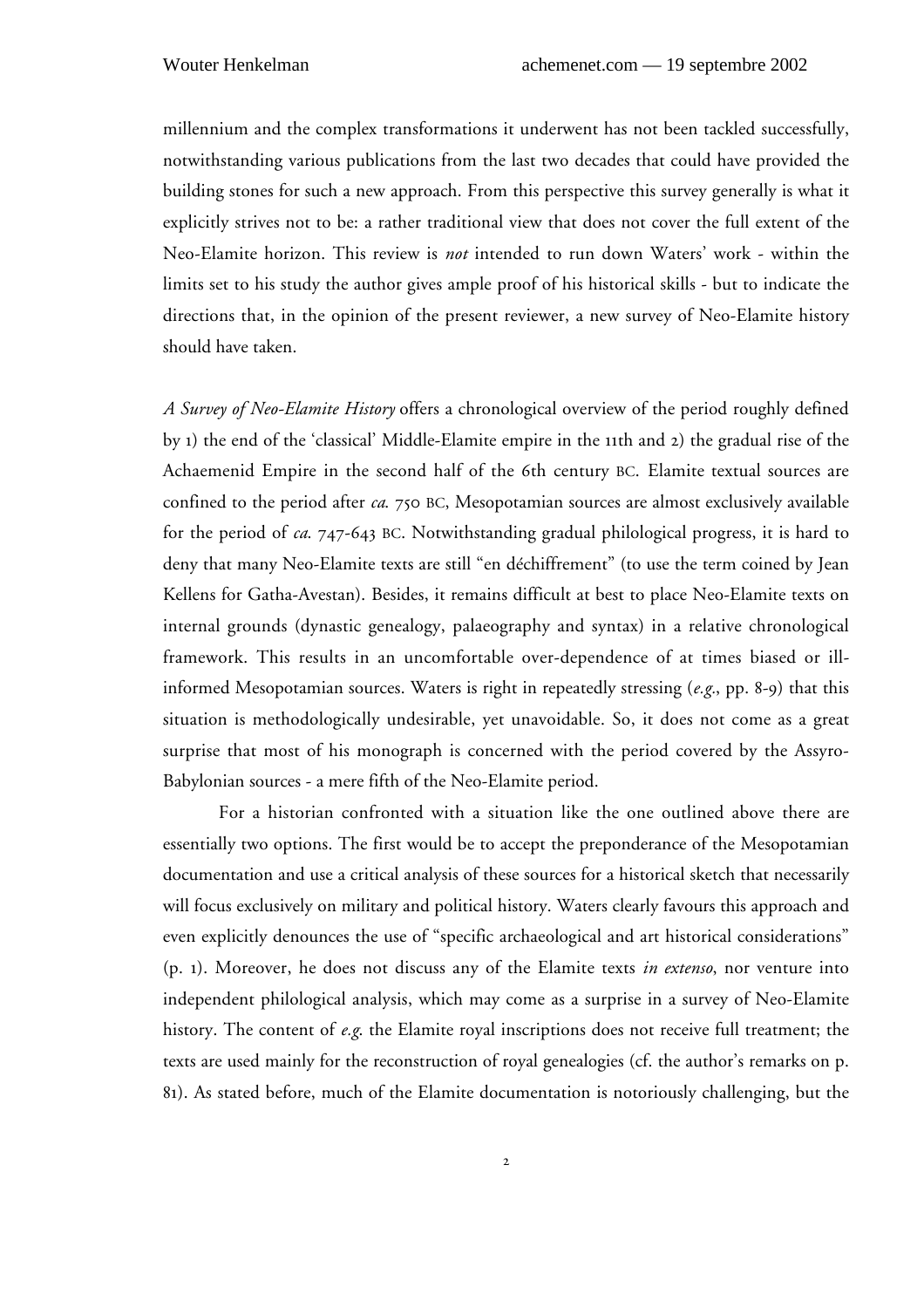main reason for renouncing the analysis of these texts may rather have been the selective criteria for historical relevance applied in this study. In his overview of sources Waters discusses the problems inherent in the biased Assyrian royal inscriptions. Elamite royal inscriptions "add little insight to these problems, and they often complicate matters. Most are dedicatory inscriptions, and they seldom contain details of the king's military deeds" (p. 6). This is a perverse evaluation of Elamite sources, *i.e.*: they only possess historical value when they convey information on the political-military history, almost as an additional tool to the Mesopotamian documentation. Such a definition of 'history' is, in the eyes of the present reviewer, much too narrow. The exclusion of insights gained in the fields of archaeology and art history, the absence of extensive analysis of Elamite texts and - most disturbing - the exclusive focus on political and military events (mostly related to Mesopotamia) imply an unfortunate limitation of the historical horizon.

A second and preferable approach, given the problematical situation of the available documentation, would be to *maximize* the number of indigenous sources by including archaeological and iconographic data, precisely as a counterweight to the preponderance of the Mesopotamian documentation. The comparison with the Achaemenid period is instructive: here too the (Greek) documentation on a military conflict (the Graeco-Persian wars) is dominant; the corpus of royal inscriptions is equally small and (with the exception of Bisotūn) does not convey information on political-military history. Still, no scholar would nowadays even contemplate writing a history of the Achaemenid period that focused solely on the Graeco-Persian wars. Instead, it is considered obligatory to attempt to create an *Iranian* perspective by analysis of the royal inscriptions and the ideology they convey, by iconographic study, use of archaeological data and reconstruction of economic and socio-cultural systems. Although the historian's hands are admittedly more tied when working on the Neo-Elamite period, he should at least try to follow the same lines of approach.

In his first chapter Waters explains his reasons for adopting a tripartite periodization (Neo-Elamite I-III). The NE I-II transition is marked by the accession of Huban-nikas I, the first known Neo-Elamite king, in 743 BC. For the NE II-III transition Waters takes the year 653 BC, the first instance where there is "unambiguous evidence for contemporaneous Neo-Elamite kings" (pp. 3-4). Waters' scheme is backed by authorities such as Steve, Vallat and Malbran-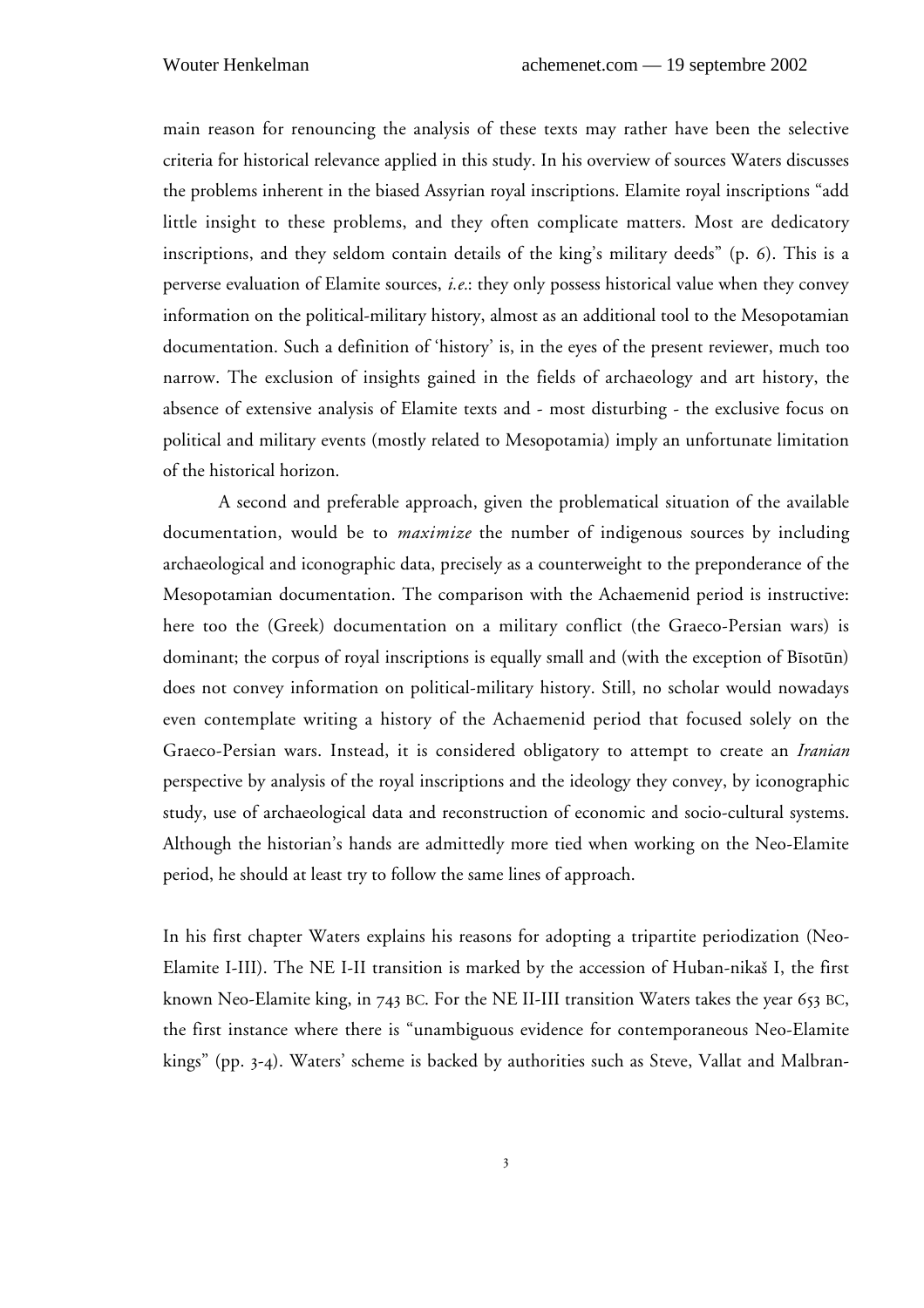Labat, who have advocated similar periodizations, but its validity may be questioned. The mention of Huban-nikaš I's accession occurs in the Babylonian Chronicle I (ABC 71, I:9-10), but it does not name him as the founder of a dynasty. It should be noted that an earlier Elamite king could hardly have been mentioned anywhere as the first datable entry in Chronicle I is 745 BC and no other chronicles that could have mentioned Elam in the earlier part of the first millennium are extant.<sup>2</sup> The second transition line, 653 BC, is equally debatable. In this year Assurbanipal installed Huban-nikas II as 'king of Elam' and Tammaritu I as 'king of Hidali' (BIWA 104 B VI 6-9). This does not, however, imply a kind of co-regency or a breaking apart into several kingdoms; in fact, Mesopotamian and Elamite documentation offer surprisingly little ground for this idea (see below). Thus, the tripartite periodization is based on an *argumentum e silentio* on the one hand, and an assessment that is at least questionable on the other. This situation nicely illustrates the trouble one runs into when relying too much on the Mesopotamian documentation. Besides, it shows the indispensable role of archaeology: Pierre de Miroschedji (followed by Elisabeth Carter) proposed a bipartite division with a transition of NE I-II at *ca.* 725/700 BC, the only periodization thus far that is primarily based on *Elamite* (archaeological) evidence.<sup>3</sup> Most important, de Miroschedji pointed out that there was a continuity in the material culture from 725/700 BC onwards, notwithstanding the supposed instability of central government or the severe destructions of 646 BC claimed by Assurbanipal. Given the dearth of accurate sources, any structuring of Neo-Elamite history will have to remain hazardous, but in any case the apparent continuity in the material culture should be

<sup>&</sup>lt;sup>1</sup> Cf. my remarks in "Persians, Medes and Elamites, acculturation in the Neo-Elamite Period", forthcoming in G. Lanfranchi *et al.* (eds.), *Continuity of Empire: Assyria, Media, Persia* (History of the Ancient Near East / Monographs series; 2003). A survey of other issues that will briefly be discussed in this review, the Kalmakarra hoard, Elamite-Iranian acculturation and 'Medes' in Susa, can also be found in this publication.

<sup>&</sup>lt;sup>2</sup> Chronicle I also mentions the accession of Tiglath-pileser III to the Assyrian throne in 745 BC (*ibid.* I: 1-2), again without mentioning a predecessor. If it were not for other sources such as the Assyrian Kinglist, the same 'argumentation' could have presented this king as the founder of the Neo-Assyrian dynasty.

<sup>3</sup> See (*i.a.*) P. de Miroschedji, Observations dans les couches néo-élamites au nord-ouest du tell de la Ville Royale à Suse, *Cahiers de la délégation archéologique française en Iran* 12, 1981: 143-67 and E. Carter in Carter & Stolper, *Elam ...* 182.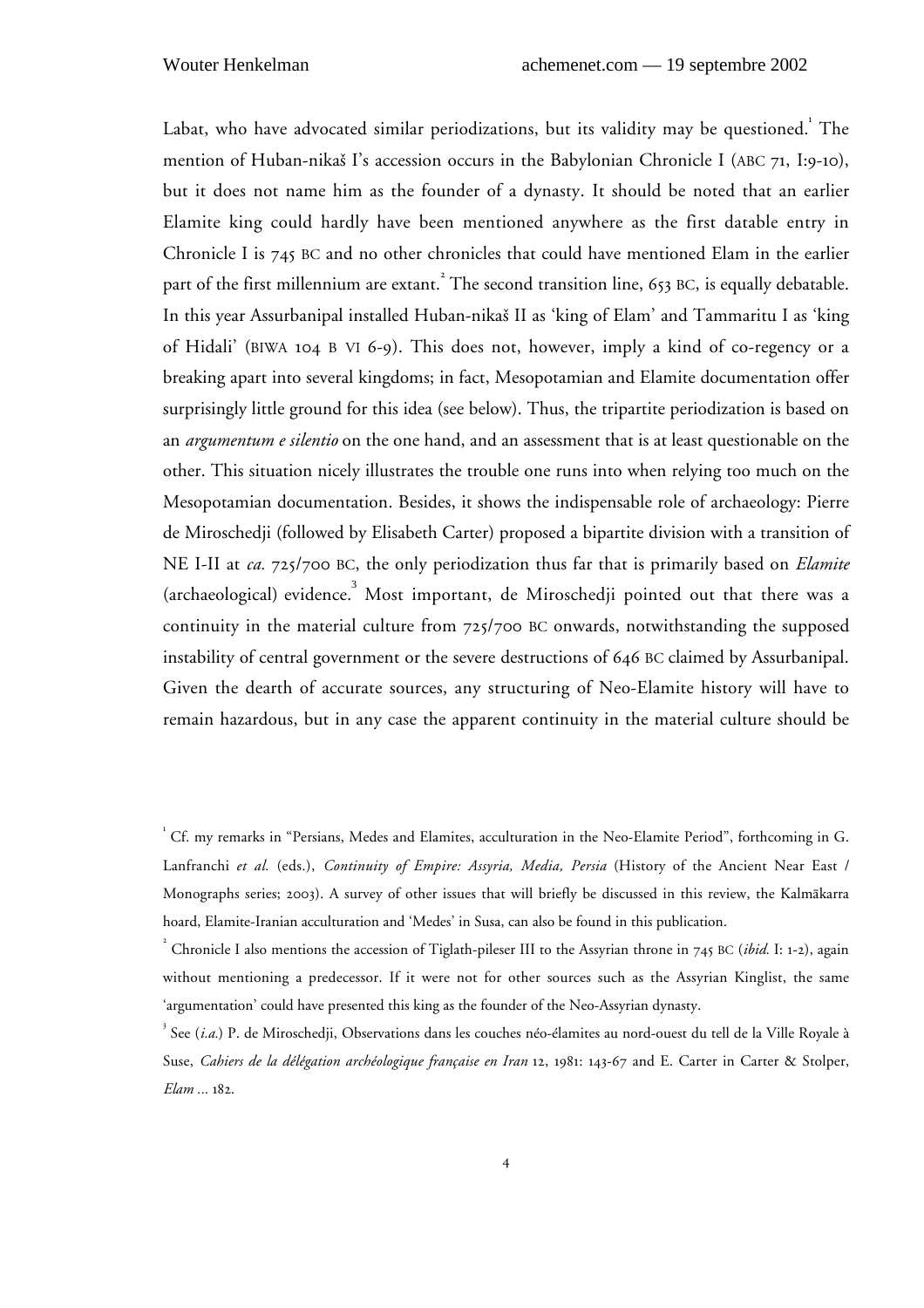represented in it. Yet, de Miroschedji's periodization is not discussed by Waters and referred to only in a footnote.<sup>4</sup>

The idea of several concurrent or even rival Elamite kings and - closely related to that - the image of an increasingly fragmented and weakened Neo-Elamite state, was first advanced by Cameron in his *History of Early Iran* (1936, esp. 167-8, 186) and has been very persistent ever since. Several factors are at play: 1) There are two recorded cases of a 'king of Hidali' ruling concurrently with the 'king of Elam'; 2) A king known in the Mesopotamian documentation as Hallušu, is credited with a reign of six years in Babylonian Chronicle I (ABC 79, III: 7-8), but an economic text found in Nippur is dated to the fifteenth year of Hallušu (A 33248), a discrepancy sometimes explained by assuming an earlier reign for this king in only part of Elam; 3) If the traditional equation of the Elamite king Tepti-Humban-Insusinak with the Te'umman from Mesopotamian sources is followed, this necessarily implies that his predecessors Huban-haltas I-II, 'kings of Elam' (known from the Mesopotamian sources) and his father 'king' Šilhak-Inšušinak II (known from Elamite inscriptions) were rivals in kingship; 4) There are indications of various local rulers, notably Hanni, the ruler of Aiapir, who left several inscriptions in two gorges near modern Izeh. Each of these arguments will be briefly discussed below.

1) Hidali, probably a considerable city situated at the eastern border of modern Khuzestan, was of importance to the Neo-Elamite kings. Its location was strategic for various reasons: the city formed an outpost of the lowland Elamite state and, as it lay on the main route to the central plateau, it was instrumental for contacts with various tribes living there (cf. below). Furthermore, the Assyrian campaigns typically did not reach as far as Hidali and various Neo-Elamite kings found a safe haven in this city. For these reasons the governorship of Hidali must have been a prestigious position.

<sup>4</sup> Steve and Vallat partly based their periodization on Elamite palaeographical evidence, but that only provides a relative chronology - their division-lines are also based on Mesopotamian documentation. See M.-J. Steve, *Syllabaire élamite. Histoire et paléographie*, Neuchâtel - Paris 1992: 21-3 and F. Vallat, Nouvelle analyse des inscriptions Néo-Élamites, in: H. Gasche & B. Hrouda (eds.), *Collectanea Orientalia. Histoire, arts de l'espace et industrie de la terre. Études offertes en hommage à Agnès Spycket*, Neuchâtel - Paris 1996: 385-95.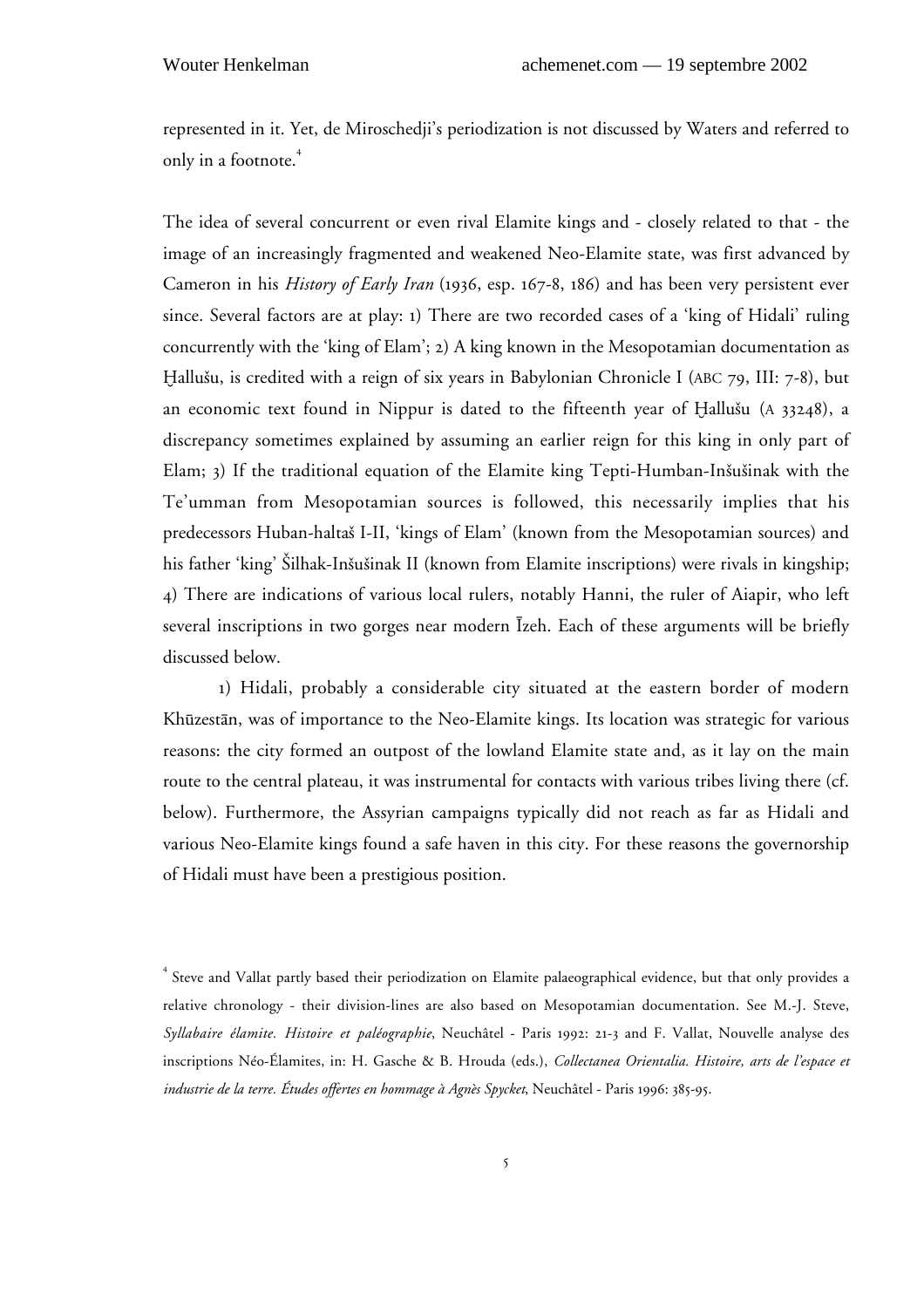A certain Istarnandi, 'king of Hidali' was defeated by the Assyrians, probably simultaneously with Te'umman, 'king of Elam' (653 BC). Following this event Assurbanipal installed Huban-nikas II as 'king of Elam' and his younger brother Tammaritu as 'king of Hidali'. The position of the 'king of Hidali' has been explained variously. Pierre de Miroschedji saw it as a step in a Neo-Elamite tripartite *cursus honorum*, comparable to the sukkalmah-system operative in Elam in the first half of the IInd millennium.<sup>5</sup> In fact, there is no convincing evidence for such an elaborate *sukkalmah*-like system in the Neo-Elamite period and the idea has rightly been refuted by Waters (pp. 32-3) and others (see esp. Quintana, *NABU* 1996.4, note 109). Another option would be to explain the 'king of Hidali' as an indication of political fragmentation. This is not what Waters does in his careful discussion (pp. 54-6), but rather surprisingly - his conclusion is much more outspoken: "If Ištarandi did rule concurrently with Te'umman, this reflects Elam's split into separate kingdoms, an event that is not evident in the source material" (p. 107). Waters furthermore states that this event heralded increasing "factional strife" and finally "a complete breakdown in the Elamite political structure." Consistent with this very outspoken perspective Waters marked 653 BC, the date of "unambiguous evidence for contemporaneous Neo-Elamite kings" (pp. 3-4), as the transition from NE II to III in his periodization (cf. above).

In fact the title 'king of Hidali' hardly supports the idea of a political split. Assyrian sources always acknowledge one single paramount ruler, consistently labelled as 'king of Elam'. This also holds true for Te'umman and Huban-nikas II: the Mesopotamian sources consider them as rulers of the Elamites, there is no indication of their power or area of influence being limited. On the contrary: a letter to Assurbanipal (ABL 1309, quoted on p. 60), probably dating to the reign of Huban-nikas II, contains a reference of Huban-nikas entering Hidali. Later, during the reign of Indabibi, Assurbanipal threatened this king that he would destroy and depopulate Susa, Madaktu *and Hidali* and put another person on the *Elamite* throne (BIWA 153-55 C IX 59-86, quoted on p. 66). These cases may not be particularly clear, but they are

<sup>5</sup> La localisation de Madaktu et l'organisation politique de l'Élam à l'époque neo-élamite, in: L. de Meyer, H. Gasche & F. Vallat (eds.), *Fragmenta Historiae Elamicae, mélanges offerts à M.-J. Steve*, Paris 1986: 209-25.

 $^6$  One may add BM 79013, a Babylonian economic text drafted at Hidali and dated to 'Tammaritu, king of Elam'. This has been explained as a reference to the Tammaritu (I) who was king of Hidali (see Leichty, *AnSt* 33, 1983: 153-5). This king, however, reigned concurrently with his brother Huban-nikas II who was the acknowledged 'king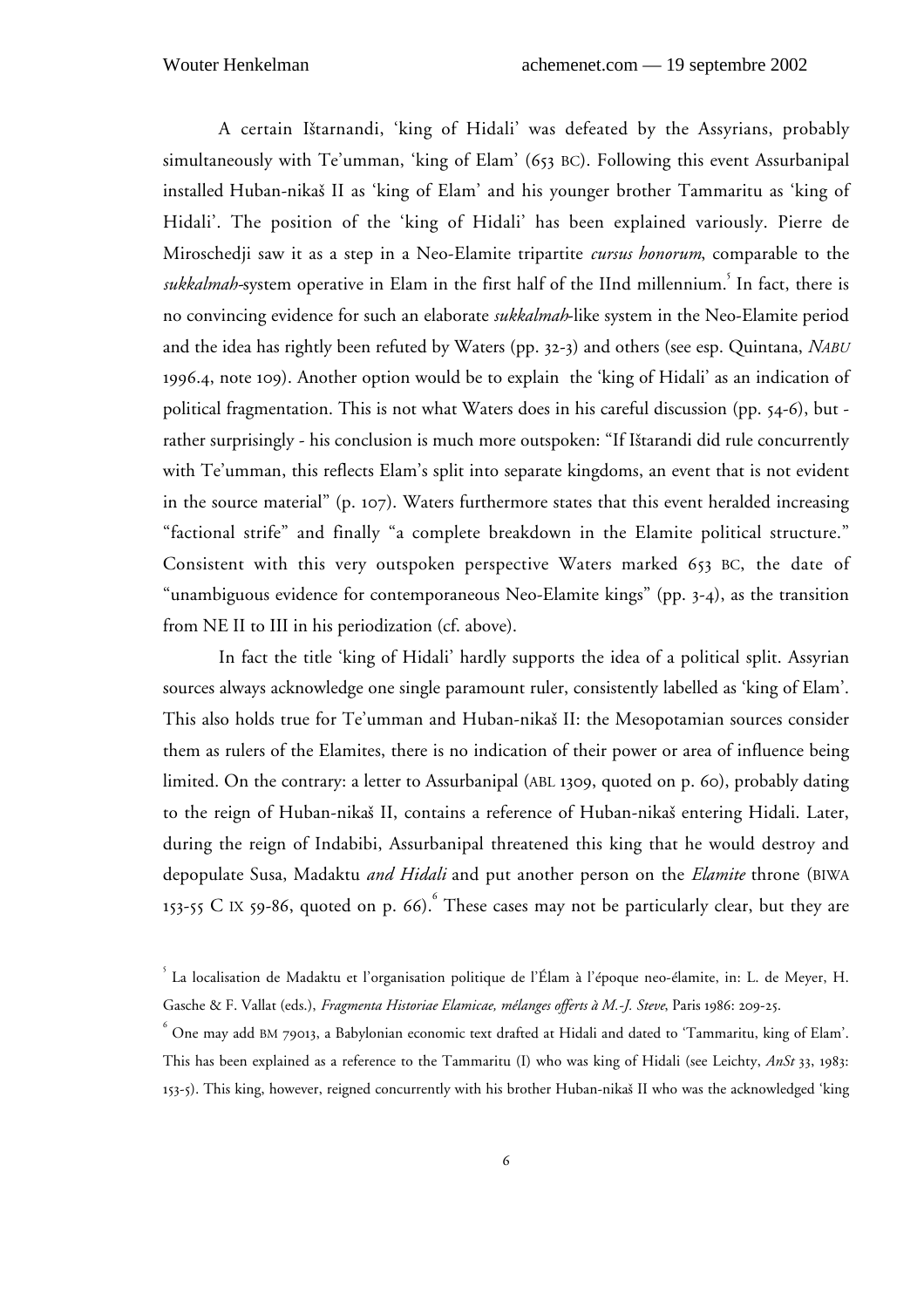obviously relevant to the Hidali debate and should have been discussed by Waters in that context. As far as the limited available evidence allows any conclusions, there seems to be no ground for assuming a split of the Elamite kingdom. Hidali was a strategically important city and the position of its governor would obviously have been related to this. From the case of Huban-nikas II and his brother Tammaritu, it could be inferred that 'king of Hidali' was a position given to a member of the ruling dynasty.<sup>7</sup> Such an arrangement would certainly not imply political weakness, but rather an attempt at consolidating the exclusive power of the ruling dynasty and to put an important city under a special and trusted governor. Again, a parallel with the Achaemenid Empire is instructive. Cambyses acted, briefly, as king of Babylon during the reign of his father, Cyrus; that arrangement too did not imply political weakness or fragmentation.

2) From the discrepancy between Hallusu's six years' reign in the Babylonian Chronicle (698-693 BC) and the economic text A 33248 dated to the fifteenth year of 'Hallusu, king of Elam' D.B. Weisberg (*JAOS* 104, 1984: 213-7) surmised that a king Hallusu started as the king of a smaller entity before he became king of all Elam. Waters follows this line: "If A 33248 is connected to the Hallusu in question […], its date formula may indicate a fractured Elam, organized around various political centres" (p. 28). The author cautiously considers the possibility of a scribal error, but seems inclined to interpret the discrepancy as an indication of a "decentralized Neo-Elamite state" (p. 105). A scribal error is indeed far from excluded given

of Elam' in Mesopotamian official documentation. There are no references to rivalry between these two brothers. Hence it would be more logical to identify the king in BM 79013 as Tammaritu II who succeeded Huban-nikas II as king of Elam. If this holds true, we have a text drafted in Hidali, but dated to the king of Elam - again indicating Hidali's inclusion in the kingdom.

<sup>7</sup> Compare the lucid remarks of Quintana on this subject (*NABU* 1996.4, note 109). There are parallels for a member of the ruling dynasty holding strategic positions, such as the case of Imbappi, brother-in-law of Hubanhaltas, 'chief bowman' of the Elamite army, who commanded the city Bît-Imbî (see p. 70 with refences). See also J.M. Cordóba, Die Schlacht am Ulaya-Fluß…, in: H. Waetzoldt & H. Hauptman (eds.), *Assyrien im Wandel der Zeiten* (CRRAI 1992), Heidelberg 1997: 7-18. Cordóba also stresses the unity of the Neo-Elamite state, in his view a necessary element for understanding the Elamite strategy against the Assyrian military campaign of 653 BC (see esp. p. 15). His analysis (following von Clausewitz' principles) of the Assyrian strategy in this campaign and the tactics deployed in the battle at the Ulaya river is very illuminating; it is deplorable that his findings are absent from Waters' discussion of the event.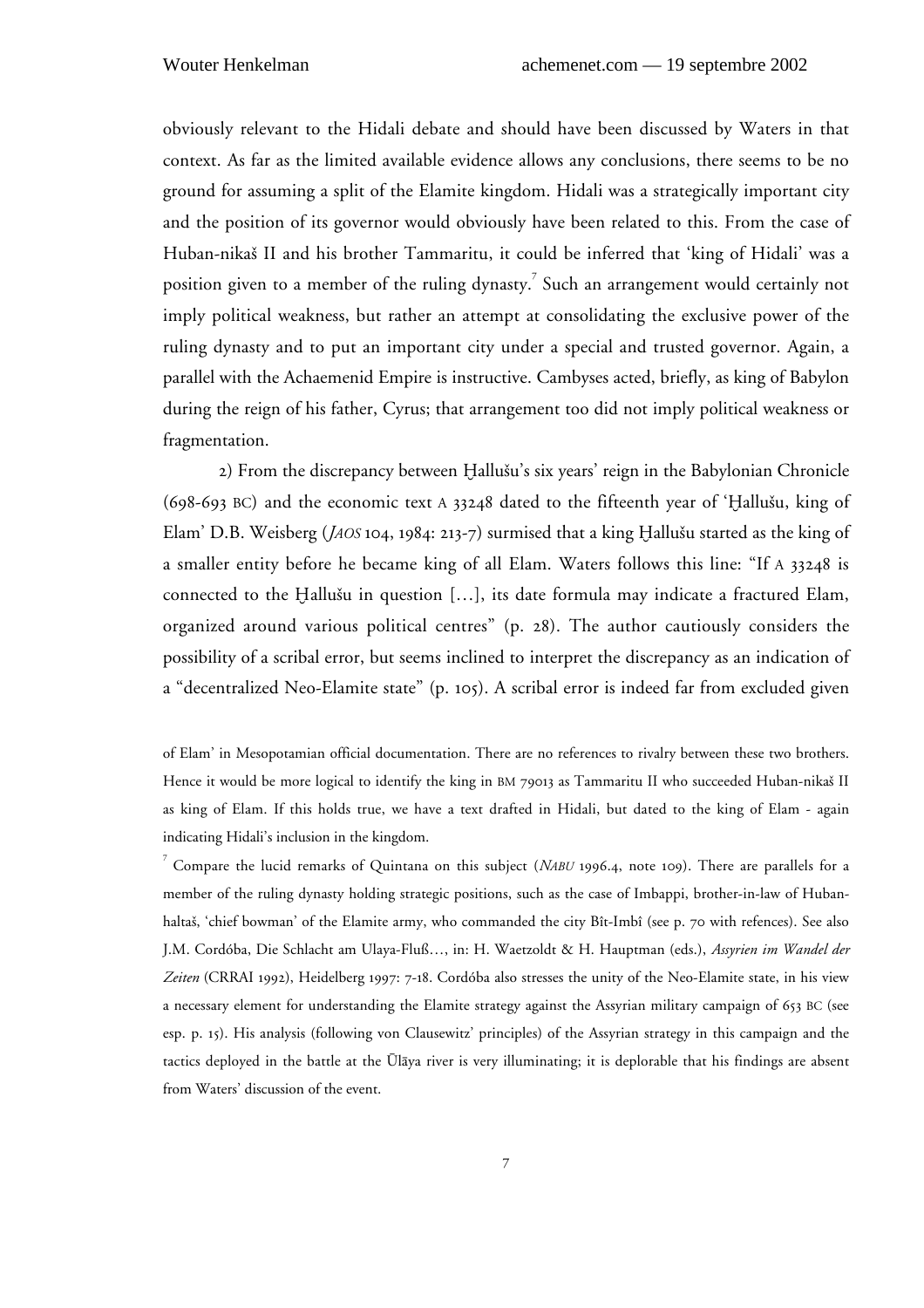the date of XII/15/15 (12th month, 15th day, 15th year). Moreover, a similar document drafted by Babylonians in Elam (PTS 2713, see Stolper in *Mélanges Steve*: 235-9) dates to the first year of Hallusu, 'king of Elam'. If the same dating-system as in A 33248 is used, this would have to imply that Hallušu, though reigning in only part of Khūzestān, claimed to be 'king of Elam' and was faithfully given this title in private Babylonian documents already in the first year of his reign (though Šutruk-Nahhunte II was at the same time recognized as 'king of Elam' in Babylon). These objections are at least problematical to Weisberg's theory. In the absence of additional evidence any speculation (even with cautious reservations) on a fragmented Elam during Hallusu's reign has to be qualified as hazardous and of little use.

3) Te'umman (664? -653 BC), known from the Mesopotamian documentation, used to be identified with Tepti-Huban-Inšušinak, a ruler who left several inscriptions in Susa (EKI 79-85). The former is known as brother of Urtak and Huban-haltas II (who were sons of Hubanhaltaš I); the latter claims to be son of 'king Šilhak-Inšušinak' (II), who himself is also known from a Susan inscription (EKI 78). As Waters explains, the equation implies that one or several of Te'umman's predecessors as 'king of Elam' ruled concurrently with this 'king Silhak-Insusinak'. Moreover, one would have to assume that Silhak-Insusinak II and Huban-haltas I married the same wife, otherwise Huban-haltas II, Urtak and Te'umman could not be (half-)brothers. Although the problem cannot be dealt with in full here, it may be clear that the problems raised by the equation of Te'umman with Tepti-Huban-Insusinak lead to an uncomfortable amount of speculation. Moreover, Vallat, in his revolutionary analysis of Neo-Elamite inscriptions (see n. 4 above), placed both Silhak-Insusinak II and Tepti-Huban-Insusinak in the period *after* the sack of Susa (646 BC), on the basis of palaeographical considerations.<sup>8</sup> This would exclude the equation with Te'umman altogether. Unfortunately, the palaeographic developments in various kinds of Neo-Elamite texts may not have kept equal pace and a chronology cannot be established with absolute certainty. Waters is certainly to be credited for his acknowledgement and discussion of this problem. Generally, Waters does not seem to favour the Te'umman – Tepti-Huban-Insusinak equation (pp. 40-1; 47-50), but this

 $^{\rm 8}$  This later date makes it possible to equate Ummanunu, the father of Šilhak-Inšušinak (known from EKI 78) with the king Ummanunu known from the so-called Acropole archive. This possibility is certainly more attractive than equating Ummanunu with 'king of Elam' Huban-menanu (692-689 BC) as Cameron (*History of Early Iran* 167-8) did.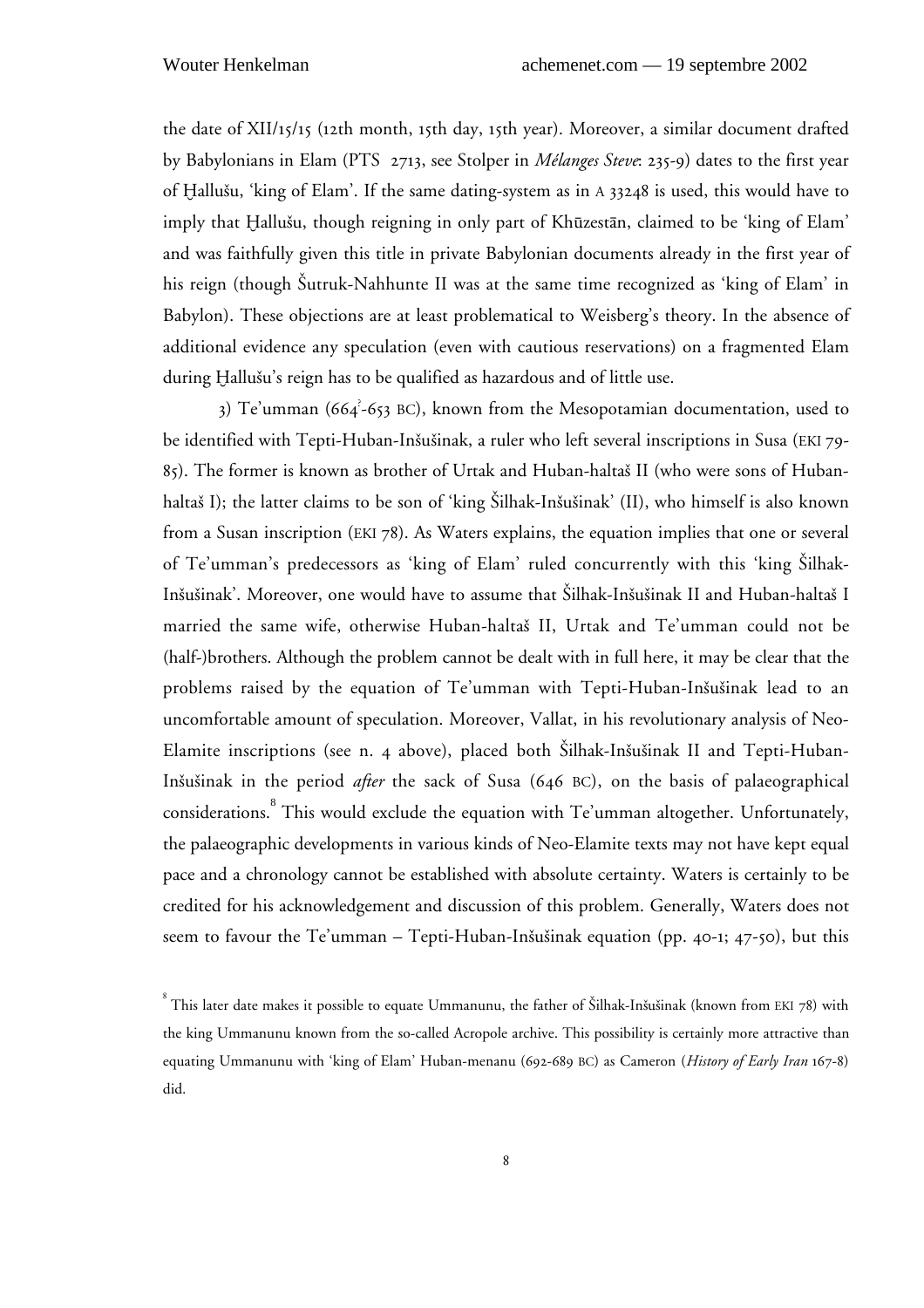position is not held to consistently. The discussion on Silhak-Insusinak is placed after that on the reign of Huban-haltas II (681-675 BC), which is confusing and not in line with Waters' inclination (p. 96) to follow Vallat (placing this king in NE III). Likewise, when the author picks up the issue in his conclusion (p. 105), he only discusses "the ramifications of maintaining the identification of Tepti-Huban-Insusinak with Te'umman" and does not refer to his own objections to this equation. Finally he places both Silhak-Insusinak II and Tepti-Huban-Insusinak (admittedly with question marks) in his table of Neo-Elamite kings in NE II and not in his list of "rulers of uncertain date" as one would have expected. All of this gives the impression of an inconsistent attitude towards the problem and this is not beneficial to the clarity of the argumentation.

4) A last argument thought to support the idea of political fragmentation is a series of Elamite texts naming various 'kings'. Waters discusses all of these in his seventh chapter: the inscriptions of Hanni near modern Izeh, the stele of Atta-hamiti-Insusinak, the Persepolis bronze plaque naming Huban-Suturuk, the Acropole texts mentioning Appalaya of Zari and Ummanunu, the Jerusalem cylinder seal with 'Huban-kitin, son of king Šutruk-Nahhunte' and the objects belonging to the Kalmakarra hoard bearing inscriptions of the 'kings of Samati'. All of these texts must probably be dated to the last century of the Neo-Elamite period, but it seems impossible at present to put all of them in one coherent framework, as Waters stresses. Again it comes as a surprise that according to Waters "the Acropole texts and Nineveh letters reveal renewed but splintered Elamite kingdoms…" (pp. 100-1). Those two groups of texts, however, *do not* give any decisive clue as to the splintered state of the Neo-Elamite kingdom, nor does Waters' survey of these sources (pp. 89-97) provide any explicit indication. An even stronger statement is found in the concluding chapter: "Analysis of the late Elamite sources indicates that Elam persisted in its fragmented state until it lost its independence to Persia" (p. 107). Such a conclusion is unacceptable. The sources are susceptible to diverging interpretations and - more important - Waters' survey does not include any analysis that could warrant such a statement.

As stated before, this review is not the place to discuss all the issues involved, but an alternative reading of some of the relevant texts may at least be indicated here, if only to justify the criticism expressed above. The most important group is that of the 'Acropole' texts, an archive of the palace at Susa, dated sometime after Assurbanipal's sack of that city. The 'king Ummanunu' (MDP IX, 165:4-5) is often taken as the ruler of Susa. The extent of the Susan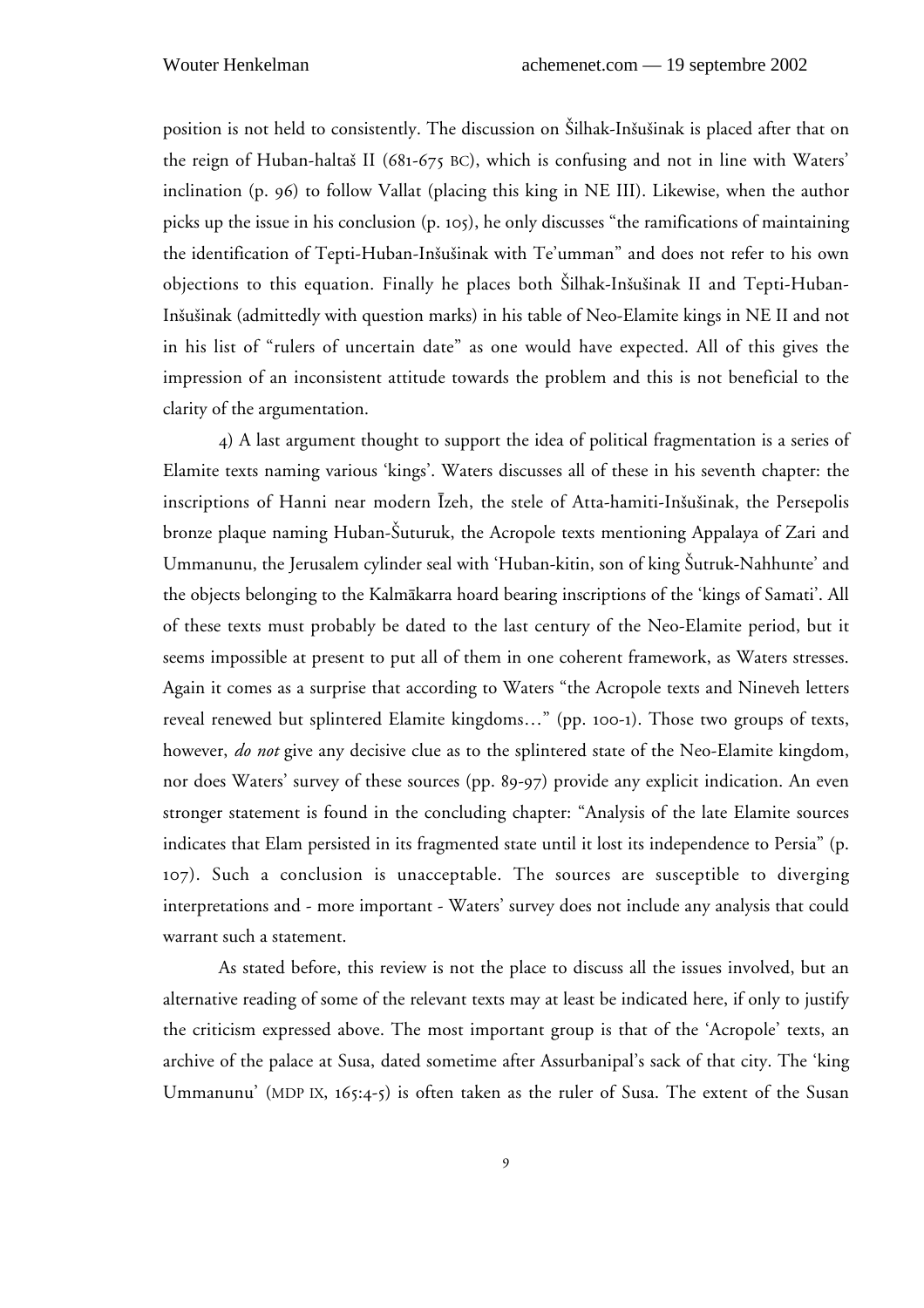monarchy is uncertain, but the scope of the palace's economic activities certainly encompasses much of Khūzestān. An 'Appalaya king of the people of Zari' appears in various Acropole texts. Zari is unattested elsewhere; it is unknown if it presented an independent entity or whether it formed part of Elam at any time. The name of Aplaia, the grandson of Merodach-baladan, who was extradited from Elam by Huban-nikas II, may be the same as that of 'Appalaya'. Thus 'the people of Zari' could theoretically have been an Aramaic or Chaldaean tribe on the southwestern fringe of Khūzestān. The content of the 'Nineveh letters' remains largely obscure; all texts may be written to or by a certain Bahuri. Vallat, in his recent re-analysis of the texts, convincingly argues that Bahuri was an Elamite king. Apart from this no safe conclusions can be drawn.<sup>10</sup> The kings of Samati, known from inscriptions on the large silver treasure found in Kalmakarra cave near Pol-e Dokhtar, probably ruled a small (tribal) entity in southern Lorestan, an area that may not have been under direct control of the Elamite kings throughout the Neo-Elamite period. These inscriptions do not attest to a fragmentation of the Neo-Elamite state, the entity we know from the Mesopotamian documentation, but to a proliferation of Elamite culture outside this state.<sup>11</sup> The same may hold true for Huban-Suturuk (Persepolis bronze plaque), who seems to have ruled an area around Gisat, on the eastern border of Khuzestan or further into Fars (cf. Waters pp. 87-9). Hanni, the '*kutur* of Aiapir', refers to 'king Sutur-Nahhunte son of Indada'; his subordination is expressed explicitly. It surely would not have been the first time that a petty king posed as independent

<sup>9</sup> Le royaume élamite de Zamin et les "lettres de Niniveh", *IA* 33, 1998: 95-106. Vallat's arguments are only partially discussed by Waters.

<sup>&</sup>lt;sup>10</sup> Vallat believes that 'Zamin of Elam' is the name of the entity Bahuri ruled in the same period when Ummanunu reigned in Susa. Yet, the appearance of his name in a closely related letter found in Susa (MDP XXXVI, 1) suggests his immediate involvement in Susa (I find it hard to take the text as reflecting an 'acte d'espionage' as Vallat wants). In this context the recent suggestion of Julian Reade (*NABU* 2000.4, note 80) deserves further attention: Bahuri, 'founder of a royal house' (Vallat *o.c.*) may be identical to the Pa'e, who rebelled against Huban-haltaš III (648<sup>2</sup>-645<sup>2</sup>), claimed the title 'king of Elam' and subsequently had to flee and throw himself at Assurbanipal's feet (for references see Waters pp. 77-80).

<sup>&</sup>lt;sup>11</sup> Waters does refer to, but does not discuss, the possible implications of the Kalmākarra hoard; the original version of his dissertation (1997, UMI 9727312) had more on this subject, as it had on the Elamite texts found in Armavirblur (ancient Argistihenele, Urartu). The bibliography of the revised edition still contains, however, all the relevant titles.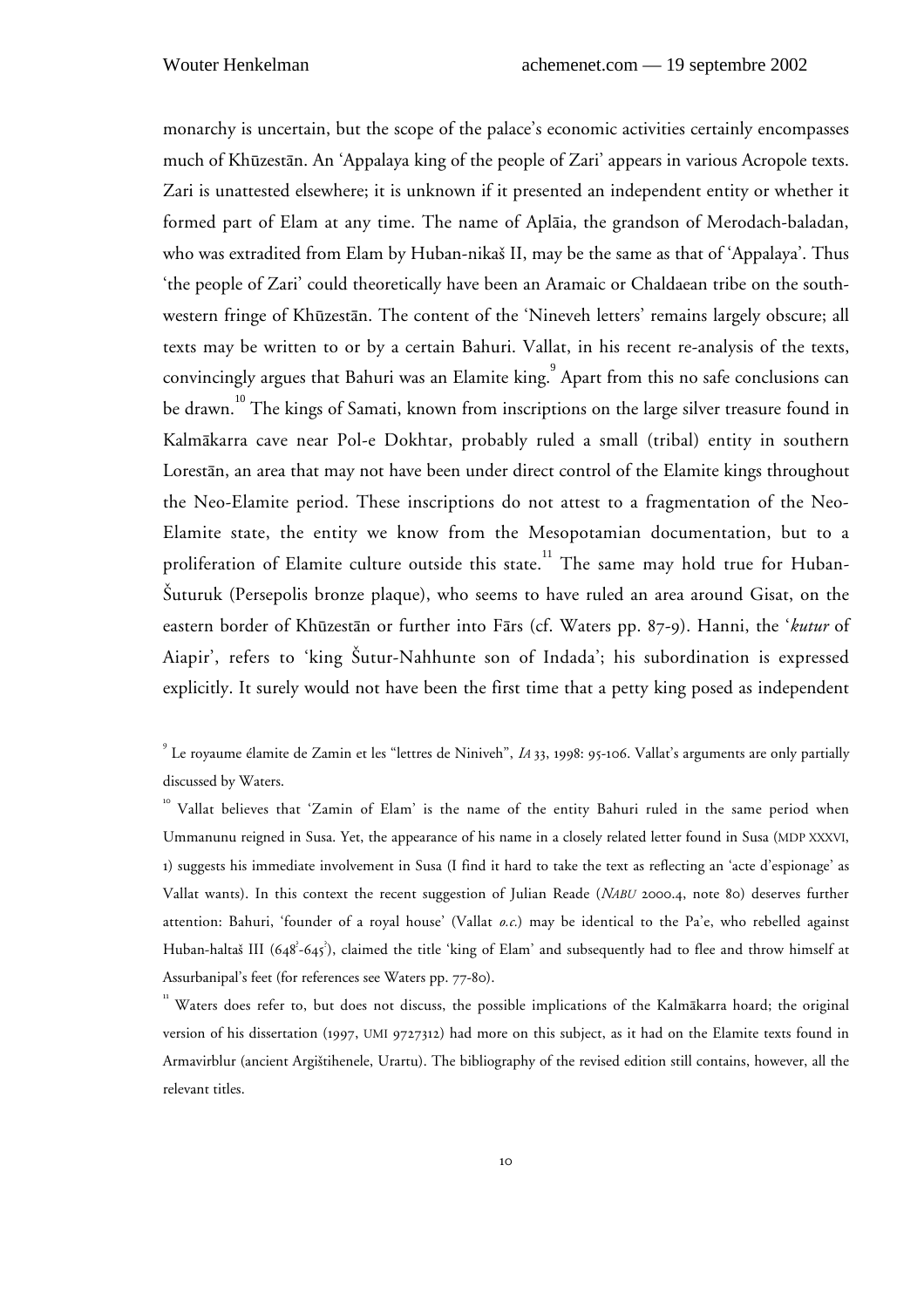ruler in the texts designed for his own local audience.<sup>12</sup> That Hanni abstains from this seems to underline the political *strength* of his overlord. For this reason it is all the more deplorable that it cannot be established whether this 'king Sutur-Nahhunte, son of Indada' headed the Neo-Elamite state at any time.<sup>13</sup>

The preceding remarks indicate that all the arguments used in favour of a fragmented Neo-Elamite state are open to different interpretations and need critical re-examination. It should be repeated here that Waters' study has its own merits, especially the chapter (VII) on the 'late and uncertain rulers' that has much more discussion of the language and contents of Elamite texts and is laudable for its convenient presentation of this almost impenetrable documentation. This makes it all the more deplorable that the problematic idea of a fragmented state is not really discussed to its full extent and that all the various 'kings' are basically taken at face value without considering a more sophisticated model. Such a model should take into consideration that tribal groups living at the western, northern and eastern borders of first millennium Khuzestan probably fostered a wide variety of relationships with

<sup>&</sup>lt;sup>12</sup> Compare Adad-it'i, who describes himself as šaknu, 'governor' (*i.c.* of the Assyrian king) in the Aramaic version of the Tell Fekheriye inscription, but as *mlk*, 'king/ruler' in the Aramaic version (see discussion in A. Kuhrt, *The Ancient Near East c. 3000-330 BC*, vol. II, London 1995: 397ff. and compare 491ff. on a similar issue, the 'Sfire treaties').

<sup>&</sup>lt;sup>13</sup> The matter is part of the frustratingly complex Šutruk-Nahhunte/Šutur-Nahhunte problem, which is conveniently presented and discussed in Waters' appendix B (pp. 111-116). His suggestion, however, that Hanni's overlord might be identical to 'Istarnandi, king of Hidali' is not unproblematic: both Hidali (near or east of Behbahan) and Aiapir (Izeh) were located in the mountainous region east of the Khuzestan plain, but a direct route between the two regions is unlikely to have ever existed given the inaccessibility of the intermediate area. In fact, Izeh (which even today remains rather isolated), would probably have been reached quicker from central Khuzestan (Susa). Moreover, Waters' proposition implicitly assumes an independent position for the 'king of Hidali', a view that I am inclined to oppose (cf. above). Vallat (*Nouvelle analyse…* 391 and *NABU* 1995.2, note 44) assigns to Hanni's Sutur-Nahhunte the rule over Malamir (i.e. the Izeh region). In this case, it is unclear, however, what Hanni's function was and why the ruler of the area did not himself commission the inscriptions (EKI 75-6) at the two (obviously important) cultic centres near Izeh. That 'Sutur-Nahhunte, son of Indada' was ruler of the central Neo-Elamite state should not be excluded, notwithstanding the genealogical problems. A solution may be found by interpreting in some cases šak not as 'son (of)', but as 'descendant (of)' (following Hinz and Steve; see Waters p. 18 for references).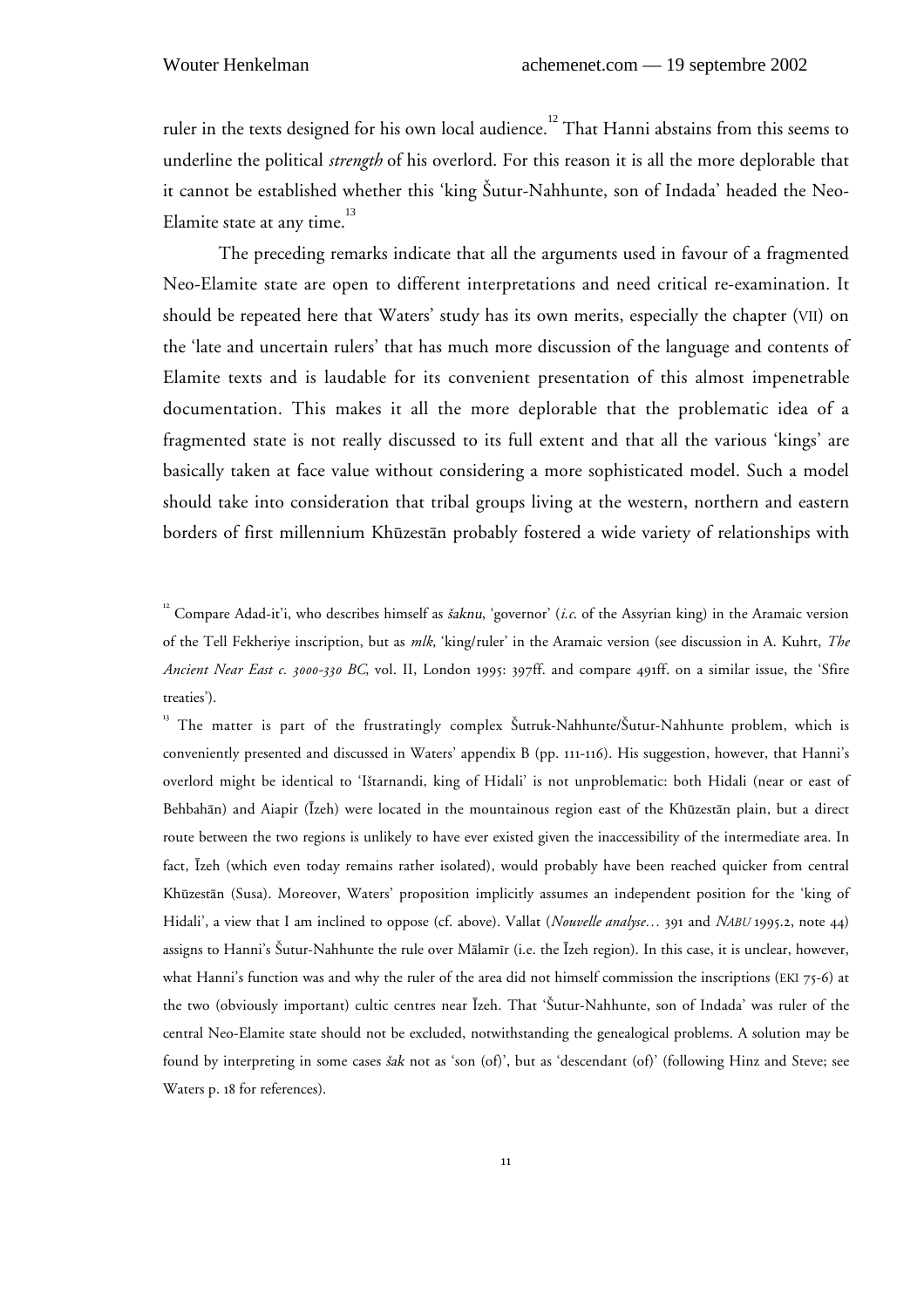the Neo-Elamite state.<sup>14</sup> This alone renders obsolete the implicit axiom of a centrally governed territorial state ruled by one absolute king. Between old urban centres like Susa and areas where tribal (agro-) pastoralism was dominant a whole spectrum of variously defined loyalties towards the Elamite kings are likely to have existed. This certainly does not need to imply political fragmentation or even weakness, just as it does not imply it in the case of the Achaemenid Empire. The traditional and one-sided perception of the latter as a loose congregation of largely autonomous peoples headed by a powerless and distant king has been successfully challenged and replaced by a model that tries to underline the multiple and inventive ways in which cultural identities and local forms of organisation and control were used to maintain the Empire's internal cohesion. Especially relevant is the case of the Ouxioi, Kossaioi and other peoples living in the Central Zagros, on the borders of modern Khuzestan. Following the assessments of the Alexander biographers, the seemingly complete autonomy of these 'lawless brigands' (right in the heart of the Empire!) has long been taken to indicate the impotence of the central authority. Yet, a careful re-evaluation of the evidence has revealed that these tribes entertained a complex of mutual loyalties with the Great King and that these entities were indeed woven into the political texture of the Achaemenid state.<sup>15</sup> One should at least consider the possibility that the Neo-Elamite state was essentially built upon a small-scale version of similar structures. For this purpose the historian will have to make the best of the scant evidence, but this is by no means an impossible task. Particularly the further exploration of the Acropole texts, which document exchanges with various (tribal) groups outside the Susiana, in combination with the still increasing archaeological evidence, will undoubtedly be rewarding.

The above remarks on the assumed fragmentation of Elam, are not intended to underestimate the effect of the Assyrian involvement in Elam. Still, from Waters' survey of this century-long involvement, one cannot escape the impression that the Assyrians achieved little more than temporarily limiting Elam's capacities to mount military campaigns. Until the reign of

<sup>&</sup>lt;sup>14</sup> The case of the Aramaeans living in southwestern Khūzestān is the most promising in terms of documentation. One may think of, e.g. the family relation between Tammaritu (II) and the Ga\$h\$al family or the attempts of the Elamite crown to appoint a leader of several tribes in the Sealand (ABL 282 and 576; see Waters pp. 38, 64).

<sup>15</sup> See esp. P. Briant *État et pasteurs au Moyen-Orient ancien* (1982): 57-112 and *Histoire de l'Empire Perse* (1996): 747-53.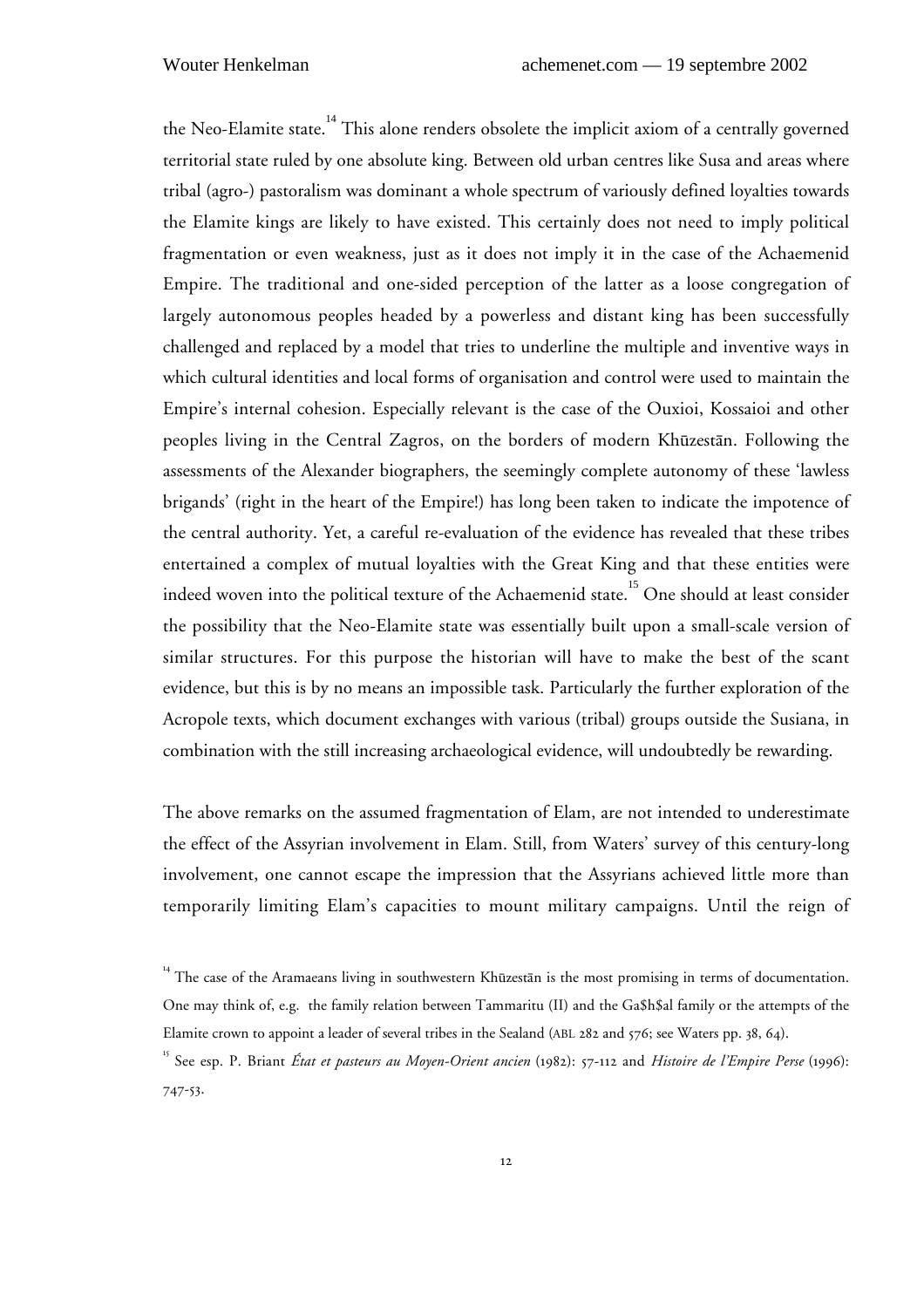Assurbanipal both parties challenged each other with varying success. Assurbanipal may for a time have gained political control over parts of Elam, but he could not count on the loyalty of the officials he appointed as the epistolary documentation discussed by Waters (pp. 58-59) reveals. Even the puppet-king installed on the throne of Elam, Huban-nikas II, turned against his benefactor. After the celebrated sack of Susa Elam did not become an Assyrian vassal-state and a Susa-based kingdom soon emerged (cf. Waters' discussion on pp. 102-3).

Perhaps the Assyrian campaigns were not, after all, the defining factor of the Neo-Elamite period. A better candidate for this would be the influx of Iranian tribes that increasingly populated the areas immediately north and east of the Neo-Elamite state. Waters mentions this factor several times (pp. 3, 35, 102), describing Elamo-Iranian relationships in Fars as "one of the great conundrums of ancient Near Eastern history" (p. 16), but stresses that the Iranian migration does not appear in the written sources. This is not completely true: the actual migration may not have been documented, but the textual evidence does indeed betray an increasing Iranian involvement and influence. Iranian names, as well as *Parsip* (± 'Persians'), appear in the Acropole texts as they do in Elamite cylinder seal inscriptions. Elements of Iranian syntax make their way into the Elamite language and even some Assyrian letters mention the presence of Persians in Hidali.<sup>16</sup> Conversely, an Elamite influence is present in the documentation of the early Achaemenid Empire, especially in the (Elamite) Persepolis Fortification Texts, where we find a mixed pantheon of Iranian and Elamite gods - a situation that must have emerged from acculturation in the Neo-Elamite period. Most of these textual sources are mentioned by Waters, but not discussed in a coherent way.

Generally, the Iranian factor is neglected in Waters' survey, not least because of the author's renouncement of discussing archaeological and iconographic evidence. A second factor is his decision not to include the early Achaemenid kings (p. 6), as those kings (especially Cyrus) showed a revealing sensitivity towards the Elamite heritage. It is certainly true that in

<sup>&</sup>lt;sup>16</sup> Iranian names: F. Vallat, *NABU* 1995.2, note 45; M. Mayrhofer, Aus der Namenwelt Alt-Irans. Die zentrale Rolle der Namenforschung in der Linguistik des Alt-Iranischen, in: M. Mayrhofer, *Ausgewählte kleine Schriften*, Wiesbaden 1979: 138-9. Elamite language: E. Reiner, Calques sur le vieux-perse en élamite achéménide, *Bulletin de la Société linguistique de Paris* 55, 1960: 222-7. 'Persians(?)' in Hidali: ABL 961 and 1309 (Parsumas); E. Carter, Bridging the gap between the Elamites and the Persians in Southeastern Khuzistan, in: H. Sancisi-Weerdenburg, A. Kuhrt & M.C. Root (eds.), *Continuity and Change* (Achaemenid History VIII), Leiden 1994: 75.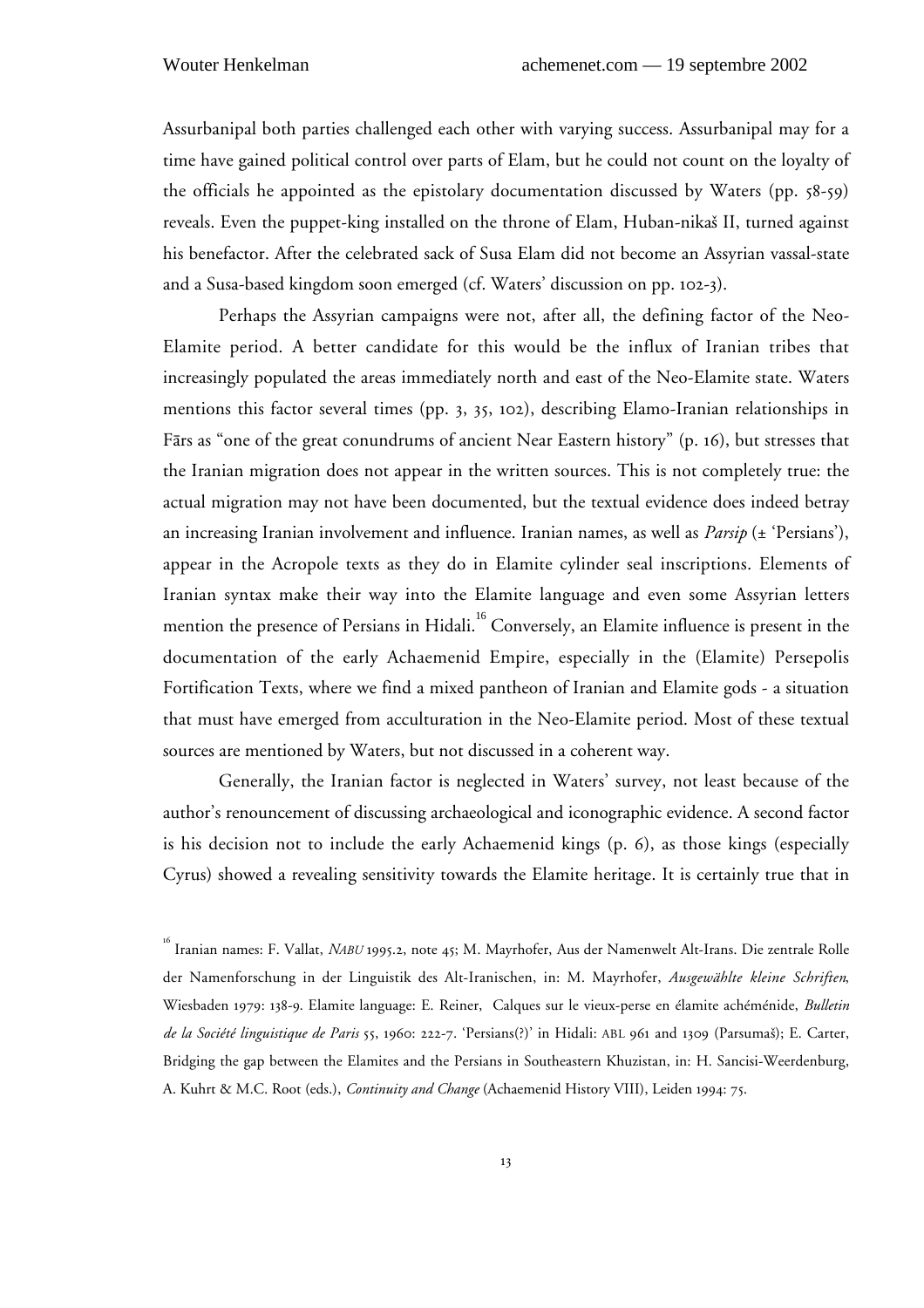this case archaeology does not provide a clear image either, but progress is being made and some of the recent discussions have a direct bearing on Neo-Elamite history. One may refer to de Miroschedji's concept of an "éthnogenèse des Perses" (from the integration of Iranians and Elamites in Fārs), Carter's discussion of the sedentary zone in eastern Khūzestān (instrumental for contacts with the Iranian tribes), Sumner's re-evaluation of the ceramic evidence (perhaps indicative of Iranians settling in Elamite villages) or Boucharlat's assessments of Elamo-Iranian artistic continuities. Some recent discoveries also have a direct bearing on the issue as they indicate acculturation: the Arǧān tomb and the Kalmākarra hoard.<sup>17</sup>

It may be clear that, at least in the eyes of the present reviewer, (Mesopotamian) textual evidence alone cannot give a balanced image of the Neo-Elamite period. Without the evidence from archaeology and iconographic analysis, a historical survey will be incomplete unless one's definition of 'history' is extremely narrow. The period indicated by Waters as Neo-Elamite I (pp. 10-11) is not as dark with respect to the material evidence as it is in the written documentation. More important, dependence on the military-political history known from the available textual sources, must inevitably lead to a simplified perspective. This is the case when Waters speaks of "a declining Elam (splintered into small kingdoms) gradually subsumed by a rising Persian empire" (p. 104) or states (in the conclusion's last sentence) that "…continued Assyrian pressure wore Elam down into separate kingdoms still linked by way of language, commerce, and tradition but lacking the political cohesion and military strength to fend off Persian expansion" (p. 107). These statements do not leave any room for the complex processes of acculturation and integration that must have existed between Iranians and Elamites and that were undoubtedly instrumental to the formation of the Achaemenid Empire.

The three Elamite uprisings against Darius (two of which were headed by rebels with assumed Elamite royal names), as well as the importance of Elam's culture and territory in the Achaemenid Empire and the emergence of the independent kingdom of Elymais in the post-

<sup>17</sup> P. de Miroschedji, La fin du royaume d'Ansan et de Suse et la naissance de l'Empire perse, *ZA* 75.2, 1985: 265- 306; *idem* La fin de l'Élam: essai d'analyse et d'interprétation, *IrAnt* 25, 1990: 47-95; E. Carter, *Bridgimg the gap...*; W. Sumner in: H. Sancisi-Weerdenburg *et al*. (eds), *Continuity and Change* (Achaemenid History VIII), Leiden 1994: 65-95: 97-105; R. Boucharlat *ibid.*: 217-228. For discussion and bibliography on the Argan tomb and the Kalmakarra hoard see Henkelman (forthcoming).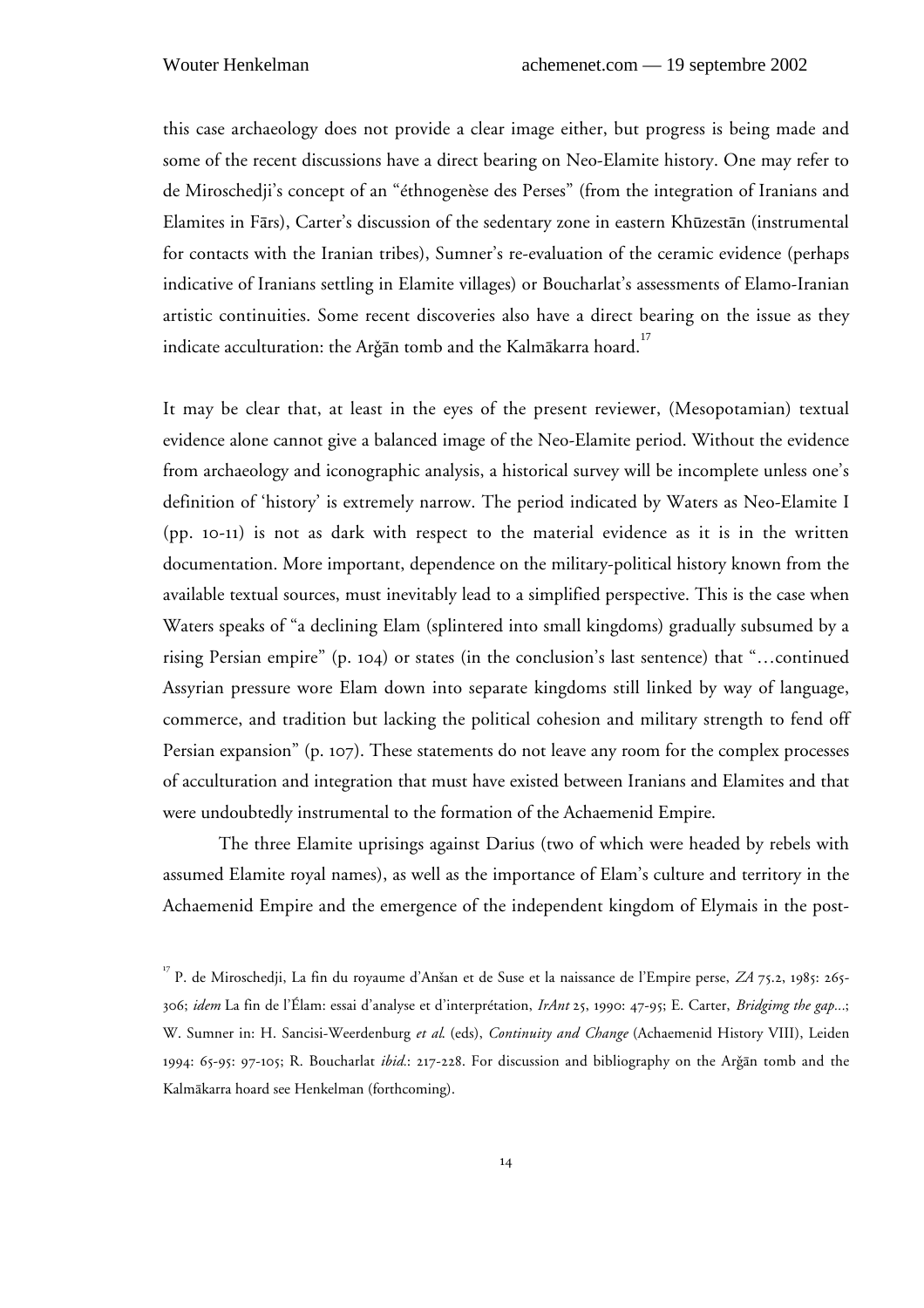Achaemenid period testify to both the vitality and the metamorphosis of 'Elam'. *The Archaeology of Elam*, the well-documented survey on "the formation and transformation of an Ancient Iranian State" by D.T. Potts, describes 'Elam' as a concept that continuously renews and re-invents itself. It is a missed opportunity that Waters failed to adopt this perspective for the Neo-Elamite period to which it would be most applicable.

Some minor issues may be indicated as well:

-It is somewhat surprising that the map of "Mesopotamia and Elam in the Neo-Elamite period" (p. xviii) does not have the caption 'Elam' (though a provisional territorial definition is given on p. 3). On the other hand a caption 'Hidalu' appears in capitals, as do 'Ellipi' and 'Gambulu'. This suggests that 'Hidalu' is thought to refer to a wider area or a people. Such may be in line with the author's thought of a semi-independent 'king of Hidali', but it is certainly not backed up by the sources, that only speak of the *city* Hidali. Generally, the map is not very detailed, to put it euphemistically. The rendering on the map of southwest Iran lacks geographical details (the Iranian plateau, the Susiana plain, the central Zagros range, etc., etc.) as well as the many localities and areas known from both the Elamite and the Mesopotamian documentation. Many of these cannot be located precisely, but not all: the numerous studies on the geography of the area should have been reflected on the map; as it is now it hardly illustrates "Elam in the Neo-Elamite period".

-The traditional identification of Istar-hundi, sister-son of Huban-nikas I (ABC 74-5; I:39-40) with Šutruk-Nahhunte II (EKI 72-3) is defended by Waters (p. 16). The latter king claims Huteludus-Insusinak, Silhina-hamru-Lagamar and Huban-immena as predecessors, rightly explained by Waters as a way of legitimizing Šutruk-Nahhunte's descent (p. 17). Yet, the omission of Huban-nikas I is somewhat mysterious. If, as Waters proposes (see his reconstruction on p. 26), Huban-immena was from another, possibly rival dynasty and married the sister of king Huban-nikas (cf. the Babylonian Chronicle), one would have expected his son to take full advantage of this dynastic concord, claiming both Huban-nikas I and Hubanimmena as predecessors. Alternatively, if Huban-immena was just a remote predecessor (as Huteludus-Insusinak and Silhina-hamru-Lagamar were), it would still be remarkable that Sutruk-Nahhunte did not mention his father's name or that of Huban-nikas. Whatever the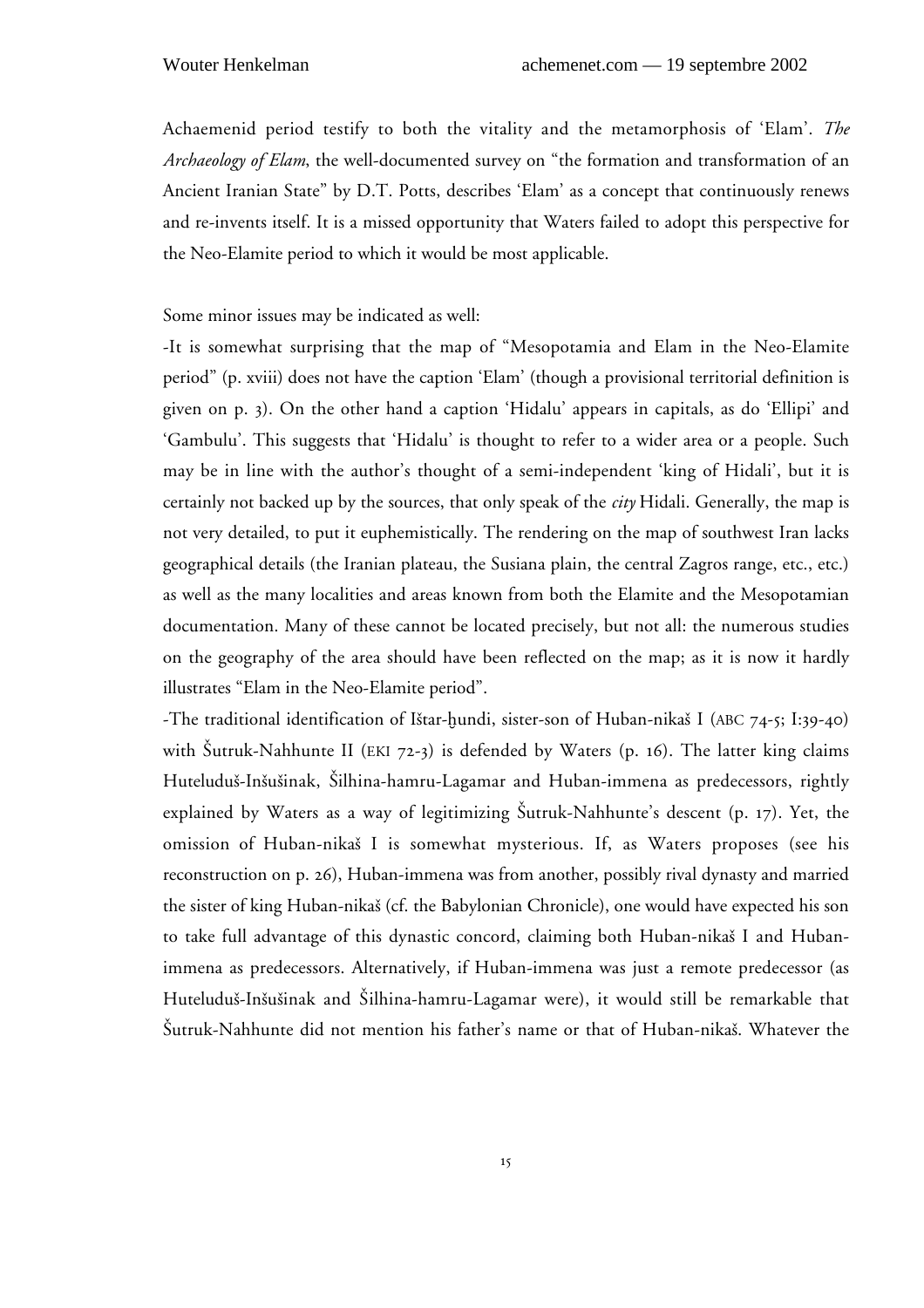solution to this problem (compare also Vallat *IA* 32, 1997: 65-6), it should be admitted that the Babylonian Chronicle and the Elamite inscriptions do not fit well together.<sup>18</sup>

-The passage in Assurbanipal's annals of four captured kings pulling his carriage, has a variant in which the Arabian king Uaite' is replaced by the Elamite 'Huban-nikas' (see Hallo, *Israel Museum Journal* 6, 1987: 33-7 with further references). Waters (p. 80, n. 59) takes the latter to be Huban-nikaš II (653 $^2$ -652 $^2$  BC), but mentions at the same time that this king was killed by Tammaritu II. One might consider the Huban-nikas, son of Ademirra, who rebelled against Huban-haltas III in the 640s as a possible alternative (ABL 280; see Waters p. 73). In any case, it seems clear that the variant text was inspired by the wish to have a full quartet of captured Elamite kings.

-For "BM 123793" (p. 80) read: "BM 124793".

-Waters' treatment of the stele of Atta-hamiti-Insusinak (pp. 85-7) is laudable, if only for the thought provoking suggestion that this late Neo-Elamite king might be identical to the rebel A $\theta$ amaita in Darius' Bīsotūn inscription (DB V  $\S$ 71). Previously, it was always assumed that 'Aθamaita' was taken from the Neo-Elamite king as a resonant throne-name used to stir up nationalistic feelings among the rebellious Elamites. Waters' suggestion touches upon the possibility, seldom raised, that, during Cyrus' and Cambyses' rule, Elam (or part of it) was not under (direct) Persian control. Cyrus' march and victory in Mesopotamia (539 BC) does not need to imply the annexation of Elam, as is usually thought. In any case, the material evidence for Persian rule in Susa does not start before Darius. It is not unthinkable that Atta-hamiti-Insusinak was a semi-independent Neo-Elamite king, who took his chance during the tumultuous early years of Darius' reign to re-establish a completely autonomous state and was mentioned as the rebel A<sub>0</sub>amaita in Bisotūn (note that the text does *not* state that A0amaita was a throne-name as it does in many other cases). This would certainly be in line with the "grand aspirations" (Waters) expressed in Atta-hamiti-Insusinak's inscription.

-According to note 36 on p. 87 the name 'Huhpir' occurs in EKI 89:4 and "has been identified with Huhnur". In fact the form <sup>AS</sup>*hu-uh-pír* does not exist at all: it represents an old reading (also used by Scheil in MDP IX), which should be corrected to <sup>AS</sup>hu-uh-nur(u) (see J. Duchene, in: *Mélanges Steve*: 66). Besides, the name does not occur in EKI 89:4 but in 88:4.

<sup>18</sup> See also the more extensive critical remarks by F. Vallat in his review of Waters' monograph (to appear in *OLZ* 97, 2002) where Waters' reconstruction is refuted.